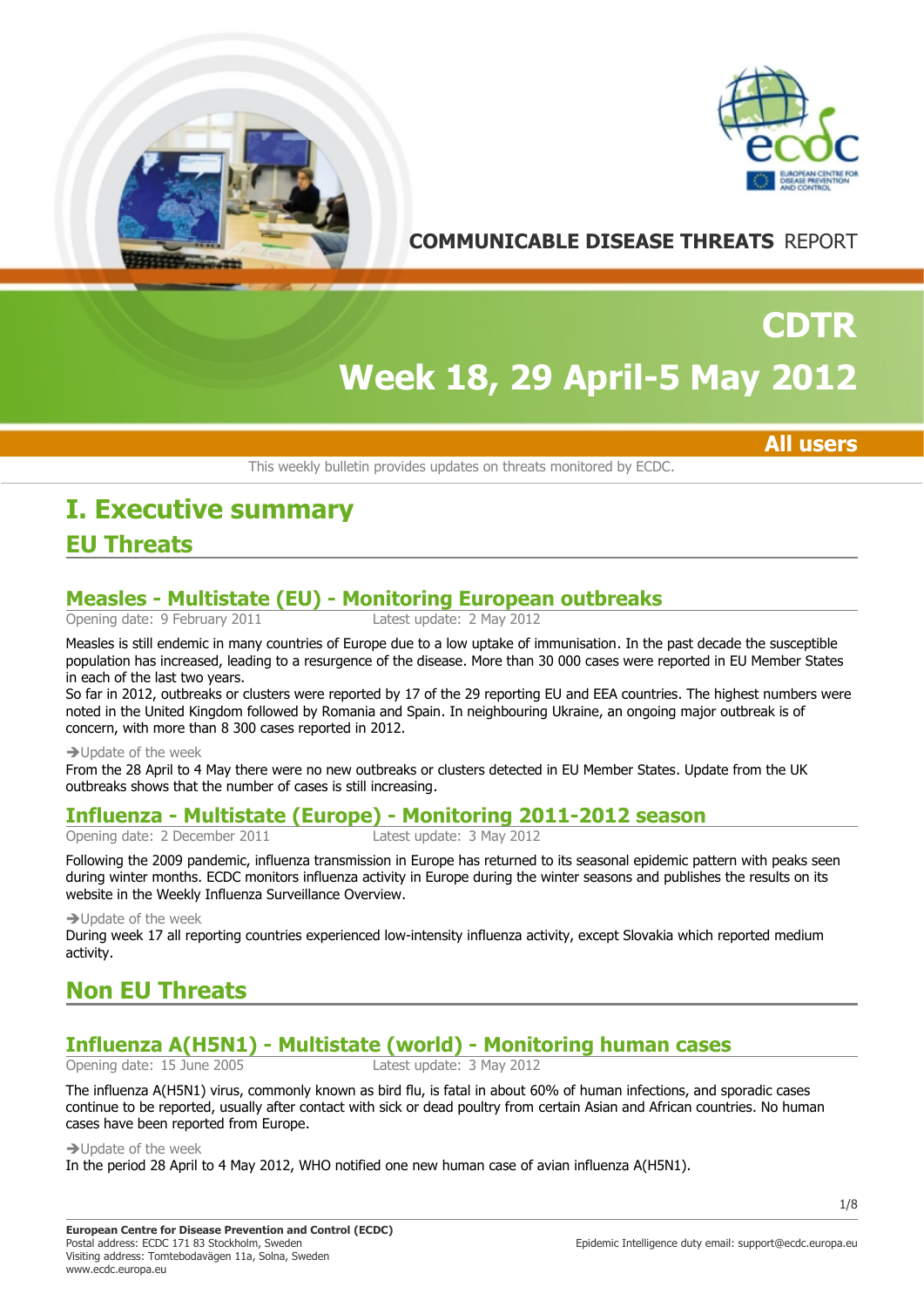# **Severe respiratory disease of unknown origin – Jordan - Outbreak in ICU**

Opening date: 26 April 2012 Latest update: 3 May 2012

An outbreak of a respiratory illness was reported on 19 April 2012 by the Ministry of Health in Jordan in an intensive care unit in a hospital in Zarqa. Seven nurses and one doctor were among the 11 affected. One of the nurses died. The cause of this outbreak remains unknown to date.

 $\rightarrow$  Update of the week No additional cases detected this week.

# **Dengue - Multistate (world) - Monitoring seasonal epidemics**

Opening date: 20 April 2006

Dengue fever is one of the most prevalent vector-borne diseases in the world, affecting an estimated 50 to 100 million people each year, mainly in the tropical regions of the world. There are no important recent developments in global dengue epidemiology. However, the identification of sporadic autochthonous cases in non-endemic areas in 2010 and 2011 highlights the risk of occurrence of locally acquired cases in EU countries where the competent vectors are present.

#### $\rightarrow$  Update of the week

There have been no reports of autochthonous dengue infections in Europe so far in 2012. On 1 May the French health authorities started the seasonal surveillance for dengue and chikungunya in areas of the country where the vector is present.

## **Poliomyelitis - Multistate (world) - Monitoring global outbreaks**

Opening date: 8 September 2005 Latest update: 3 May 2012

Polio, a crippling and potentially fatal vaccine-preventable disease mainly affecting children under five years of age, is close to being eradicated from the world after a significant global public health investment and effort. The WHO European Region is polio-free. Fifty two cases have been reported in 2012 worldwide so far.

 $\rightarrow$  Update of the week

As of 2 of May, four new polio cases with symptom onset in 2012 were reported by WHO.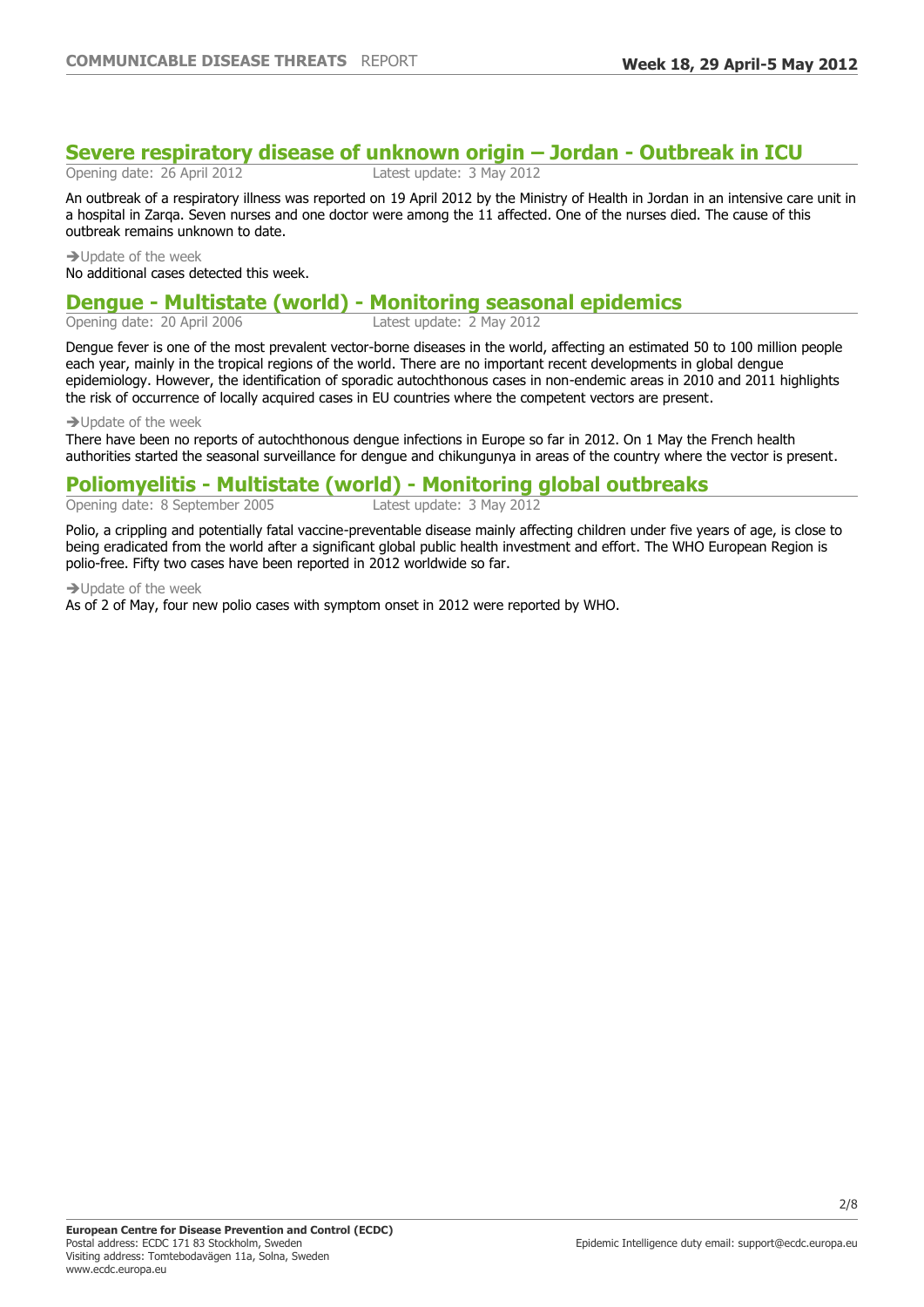# **II. Detailed reports**

# **Measles - Multistate (EU) - Monitoring European outbreaks**

Opening date: 9 February 2011 Latest update: 2 May 2012

## Epidemiological summary

### **I. European Union Member States**

No new outbreaks were detected during last week.

#### UK - update

Source: [HPA](http://www.hpa.org.uk/webc/HPAwebFile/HPAweb_C/1317133931410) and [Public Health Wales](http://www.wales.nhs.uk/sitesplus/888/news/22686) 

The number of cases in the UK is still increasing. As of 29 April 2011, the UK reported 1 274 suspected cases of measles so far this year in several ongoing outbreaks. There are now 200 confirmed cases in Cheshire & Merseyside since January in an outbreak described to be the largest in the north west of England since the MMR vaccine was introduced in 1988. The outbreak in north Wales has reached 53 cases (of which 37 confirmed). This outbreak is linked with one secondary school with spread to younger unvaccinated children within families in the locality. There is a new probable measles outbreak at a nursery in the north east region this week. The index case is a 6 months old infant who had travelled to Majorca during the potential acquisition period. There are two possible secondary cases.

Italy

#### Source: [MOH](http://www.iss.it/pres/prim/cont.php?id=1246&tipo=6&lang=1)

The Ministry of Health has published an update on the epidemiological situation of measles in Italy. During April 2007 – March 2012 there have been 12 751 measles cases with the highest epidemic waves in 2008 and 2011. The hospitalisation rate was 25%. Complications include pneumonia (252 cases), encephalitis (12 cases) meningitis (1 case), seizures (14 cases), and thrombocytopenia (19 cases). Two cases died (one in 2008 and one in 2012)

#### **II. Neighbouring countries**

## Ukraine-update

Source: [MOH](http://www.moz.gov.ua/ua/portal/allnews/)

As of 27 April, 8 341 cases of measles were registered with most cases in the western regions of the country (Transcarpathian, Lviv Oblast, Ivano-Frankivsk, Ternopili, Volyn and Rivne regions). There is no available information on hospitalisations and complications.

#### **Hungary**

#### Source: [National Centre for Epidemiology](http://www.oek.hu/epinfo/admin/uploaded/honlapheti_2012_16.pdf)

One laboratory confirmed case was reported last week in a 28 year-old, unvaccinated man who visited Ukraine during the incubation period.

#### **III. Rest of the world**

#### Measles ex Thailand

Source: [the media in Finland](http://www.thl.fi/fi_FI/web/fi/uutinen?id=29293), EWRS and the Russian media

There have been four imported cases of measles (two cases in Finland, and one case in Germany and Estonia each) reported in travellers returning from Phuket, Thailand in recent weeks. The Udmurt Republic of the Russian Federation has also reported 27 cases of measles associated with travel to Thailand during April 2012.

#### **European Immunisation Week (EIW)**

ECDC organised a "Free Thinkers" meeting last week gathering public health experts, behavioural specialists and social marketing professionals to find innovative ways on how to fight the spread of measles in Europe. ECDC also launched the guide ['Communication on immunisation - building trust'](http://ecdc.europa.eu/en/publications/Publications/TER-Immunisation-and-trust.pdf) and produced a [documentary](http://www.euronews.com/2012/03/26/eliminating-measles-personal-stories/) in collaboration with Euronews, dedicated to measles elimination in the EU.

Web sources: [ECDC Monthly Measles Monitoring 19 March 2011](http://ecdc.europa.eu/en/publications/Publications/Forms/ECDC_DispForm.aspx?ID=843) [|ECDC/Euronews documentary](http://prod-euronews.euronews.net/2012/03/26/eliminating-measles-personal-stories)| [MedISys Measles Webpage](https://medisys.jrc.it/medisys/dynamic?language=en&page=1&edition=alertedition&option=Measles§ion=diseases) |[EUVAC-net ECDC |](http://ecdc.europa.eu/EN/ACTIVITIES/SURVEILLANCE/EUVAC/Pages/index.aspx) [ECDC measles factsheet](http://ecdc.europa.eu/en/healthtopics/measles/Pages/index.aspx) | [ECDC RRA on the measles outbreak in Ukraine](http://ecdc.europa.eu/en/press/news/Lists/News/ECDC_DispForm.aspx?List=32e43ee8%2De230%2D4424%2Da783%2D85742124029a&ID=583&RootFolder=%2Fen%2Fpress%2Fnews%2FLists%2FNews) |

### ECDC assessment

A decline in the uptake of immunisation in the past decade in Europe has increased the susceptible population, and measles has re-emerged in the region. When the number of susceptible individuals increases, the incidence of measles increases as well, and the interval between epidemic peaks decreases.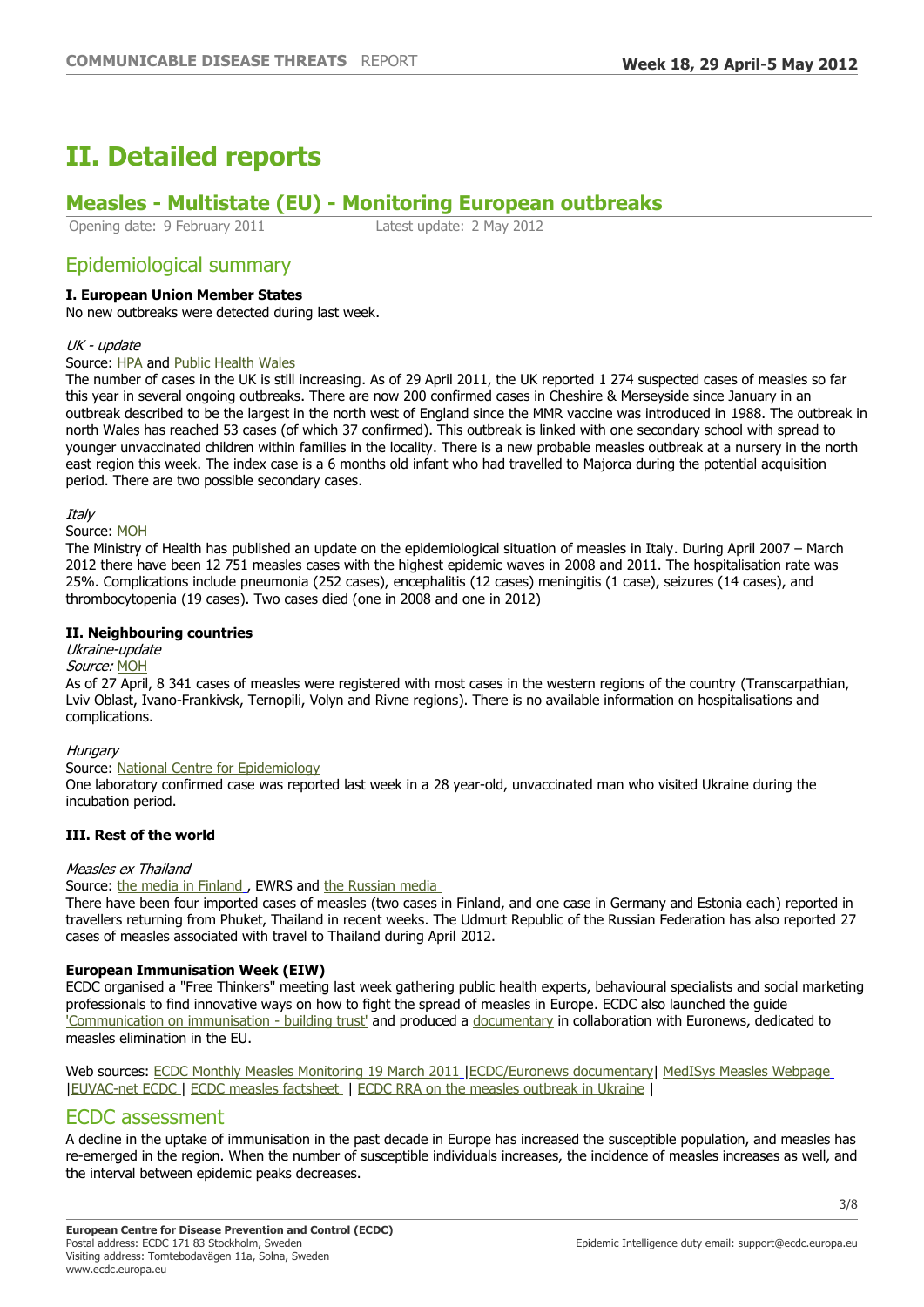Transmission follows the traditional seasonal pattern of measles. Last year's outbreaks in Europe peaked in May and declined over the rest of the year. The number of reported cases started to increase in some of the EU Member States (Romania and France) towards the end of 2011. To date, three countries have noted large outbreaks in 2012: the UK, Romania and Spain. Italy has reported one fatality in 2012. Overall EU Member States report lower number of cases so far this year than for the corresponding period last year.

ECDC closely monitors measles transmission and outbreaks in the EU and neighbouring countries in Europe through enhanced surveillance and epidemic intelligence activities. The countries in the WHO European Region, which include all EU Member States, have committed to eliminate measles and rubella transmission by 2015. Elimination of measles requires consistent vaccination coverage above 95% with two doses of measles vaccine in all population groups, strong surveillance and effective outbreak control measures.

## Actions

In June 2012, Ukraine and Poland will host the UEFA European Championship with hundreds of thousands of visitors expected from several European countries. ECDC has prepared a [rapid risk assessment](http://ecdc.europa.eu/en/press/news/Lists/News/ECDC_DispForm.aspx?List=32e43ee8%2De230%2D4424%2Da783%2D85742124029a&ID=583&RootFolder=%2Fen%2Fpress%2Fnews%2FLists%2FNews) to assess the risk of visitors to Ukraine becoming infected and subsequently importing and spreading measles within the EU on their return.

# Measles cases by month, Italy April 2007-March 2012

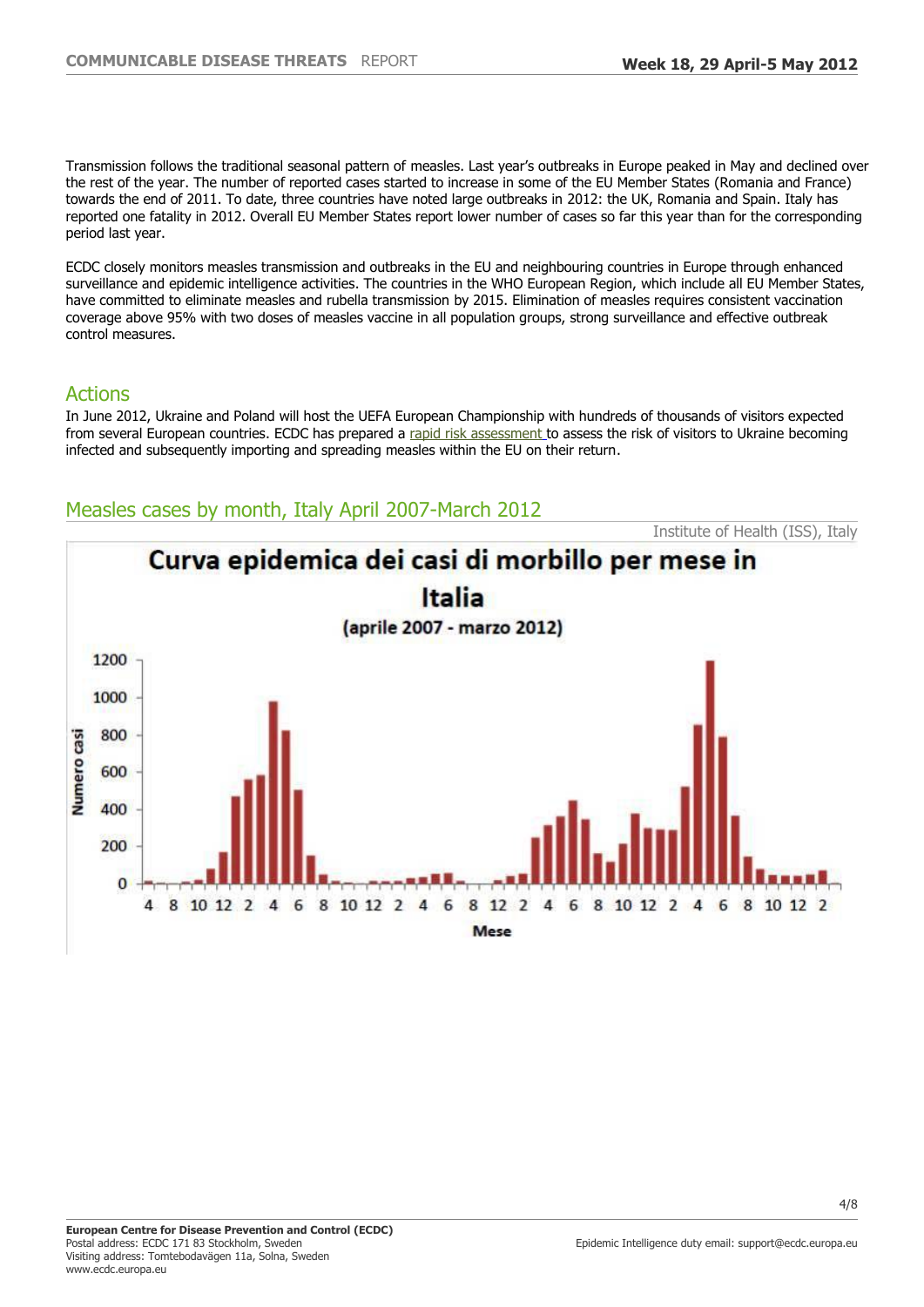

## Measles cases January 2007- March 2012 United Kingdom

# **Influenza - Multistate (Europe) - Monitoring 2011-2012 season**

Opening date: 2 December 2011 Latest update: 3 May 2012

# Epidemiological summary

The 2011-2012 season is now drawing to a close. However, although decreasing since week 09/2012, virological and epidemiological indicators of influenza activity show that influenza viruses are still circulating in the EU.

Almost all reporting countries experienced low-intensity influenza activity. Decreasing or stable trends were reported by almost all reporting countries.

During week 17/2012, of 162 sentinel specimens tested, 19.1% were positive for influenza virus, thus continuing the downward trend observed since week 8/2012. The absolute number of detected influenza viruses is decreasing, but the proportion of B viruses in comparison with A viruses is increasing. One SARI case, unrelated to influenza, was reported by Slovakia.

Web source: [ECDC Weekly Influenza Surveillance Overview](http://ecdc.europa.eu/en/healthtopics/seasonal_influenza/epidemiological_data/pages/weekly_influenza_surveillance_overview.aspx) 

## ECDC assessment

The decrease in the proportion of influenza-positive sentinel specimens together with the growing number of countries reporting continuously decreasing trends in the incidence of influenza-like illness or acute respiratory infection indicate that the epidemic peak has passed in most European countries. As often observed late in the season, the proportion of influenza B viruses among the detected influenza viruses has been increasing over the past eight weeks.

# **Influenza A(H5N1) - Multistate (world) - Monitoring human cases**

Opening date: 15 June 2005 Latest update: 3 May 2012

# Epidemiological summary

One new confirmed case of A(H5N1) was reported by WHO from the Indonesian IHR National Focal Point of the Ministry of Health during the last week. The case is a 2 year-old male from Riau Province who died on 27 April 2012. Preliminary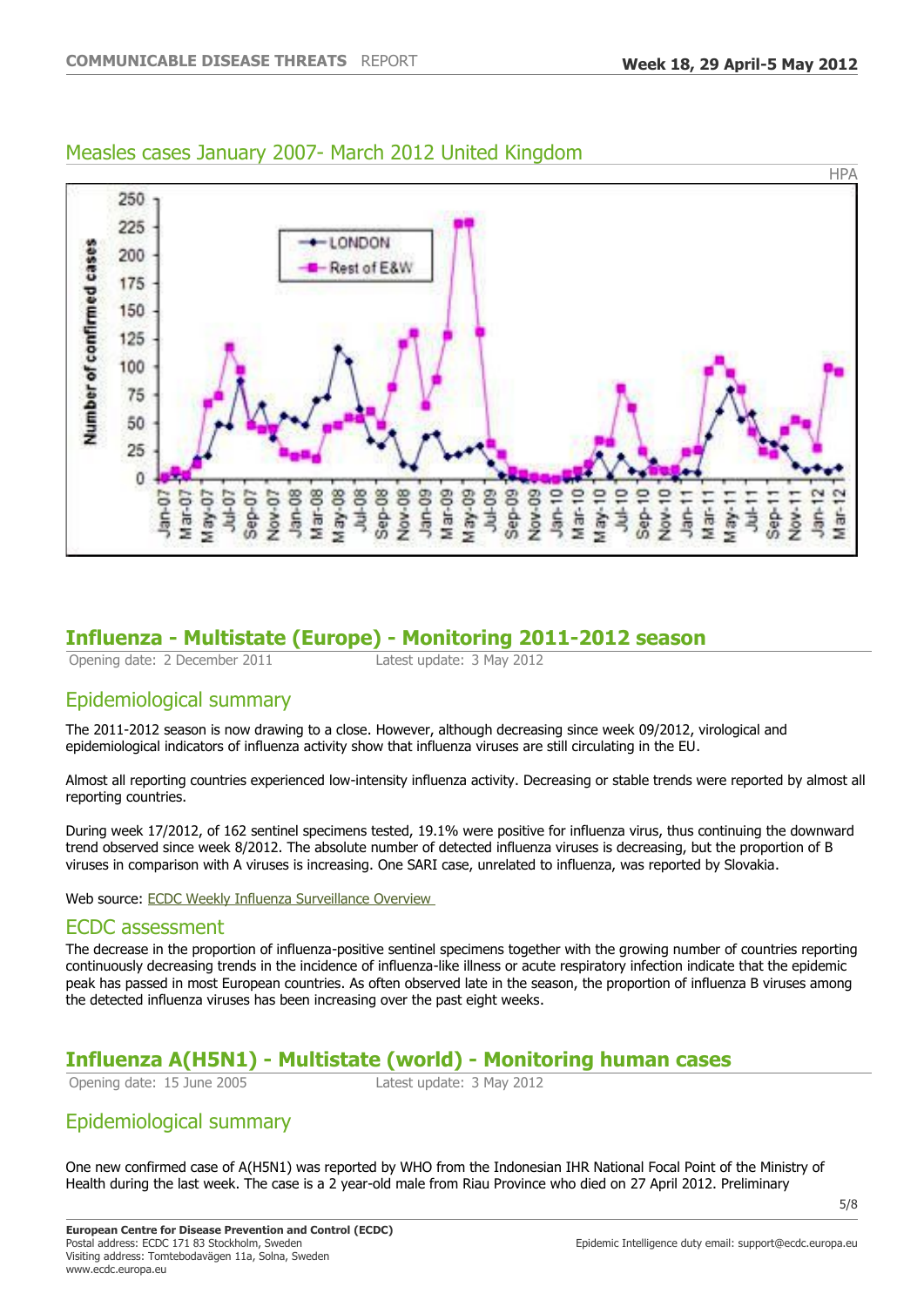epidemiological findings indicate that the case's parents are quail egg vendors. As of second of May, of the 189 cases reported in Indonesia since 2005, 157 have been fatal.

Since 2003, 603 cases (including 356 deaths) have been notified in 15 countries. Of these, 25 (including 16 deaths) were notified in 2012.

Web sources: [ECDC Rapid Risk Assessment](http://ecdc.europa.eu/en/press/news/Lists/News/ECDC_DispForm.aspx?List=32e43ee8%2De230%2D4424%2Da783%2D85742124029a&ID=477&RootFolder=%2Fen%2Fpress%2Fnews%2FLists%2FNews) | [WHO Avian Influenza](http://www.who.int/influenza/human_animal_interface/en/index.html) | [Avian influenza on ECDC website](http://ecdc.europa.eu/en/healthtopics/avian_influenza/Pages/index.aspx)

## ECDC assessment

Most human infections are the result of direct contact with infected birds, and the World Health Organisation notes it has never identified a 'sustained human-to-human spread' of the virus since it re-emerged in 2003. Countries with large poultry populations in close contact with humans are considered to be most at risk of bird flu outbreaks. Hong Kong reported the world's first recorded major outbreak of bird flu among humans in 1997, when six people died.

ECDC follows the worldwide A(H5N1) situation through epidemic intelligence activities in order to identify significant changes in the epidemiology of the virus. ECDC re-assesses the potential of a changing risk for A(H5N1) to humans on a regular basis. There are currently no indications that from a human health perspective there is any significant change in the epidemiology associated with any clade or strain of the A(H5N1) virus. This assessment is based on the absence of sustained human-to-human transmission, and on the observation that there is no apparent change in the size of clusters or reports of chains of infection. However, vigilance for avian influenza in domestic poultry and wild birds in Europe remains important.

## **Severe respiratory disease of unknown origin – Jordan - Outbreak in ICU**

Opening date: 26 April 2012 Latest update: 3 May 2012

# Epidemiological summary

An outbreak of a respiratory illness was reported on 19 April 2012 by the Ministry of Health in an intensive care unit in a hospital in Zarqa, Jordan. Seven nurses and one doctor were among the 11 affected. One of the nurses died. Jordan's Ministry of Health acknowledges the fatal case specifying she had underlying conditions and all cases had high fever and lower respiratory symptoms. According to the Ministry, the origin of the infection is likely to be viral. However, laboratory results are not available to date.

### ECDC assessment

ECDC is following this event due to its severity including one fatality and the unusualness of the disease affecting health care staff. These cases drew high media attention this week.

## Actions

ECDC contacted both Episouth, WHO and US CDC for further information. Both WHO and US CDC are following this event

# **Dengue - Multistate (world) - Monitoring seasonal epidemics**

Opening date: 20 April 2006 Latest update: 2 May 2012

## Epidemiological summary

**Europe**: No autochtonous cases in 2012 have been reported to date. On 1 May the French health authorities started the seasonal prevention and control activities for dengue and chikungunya for 2012. These include reinforcement of entomological surveillance, enhanced human surveillance for suspected cases, vector-control measures, population awareness and community mobilization in areas where the presence of the mosquito has been recorded. Following the ongoing epidemics in several areas of Brazil, increased media attention this week, about the risk of importation of cases to Portugal during the coming weeks has been noted.

**Africa and Indian ocean islands**: Health authorities of La Reunion have reported a new probable (western region) and a confirmed case (southern region). So far, 18 autochthonous cases (7 confirmed) have been reported in 2012.

**Asia**: According to the latest WHO WPRO update, the activity in the region is overall stable. Cambodia has experienced an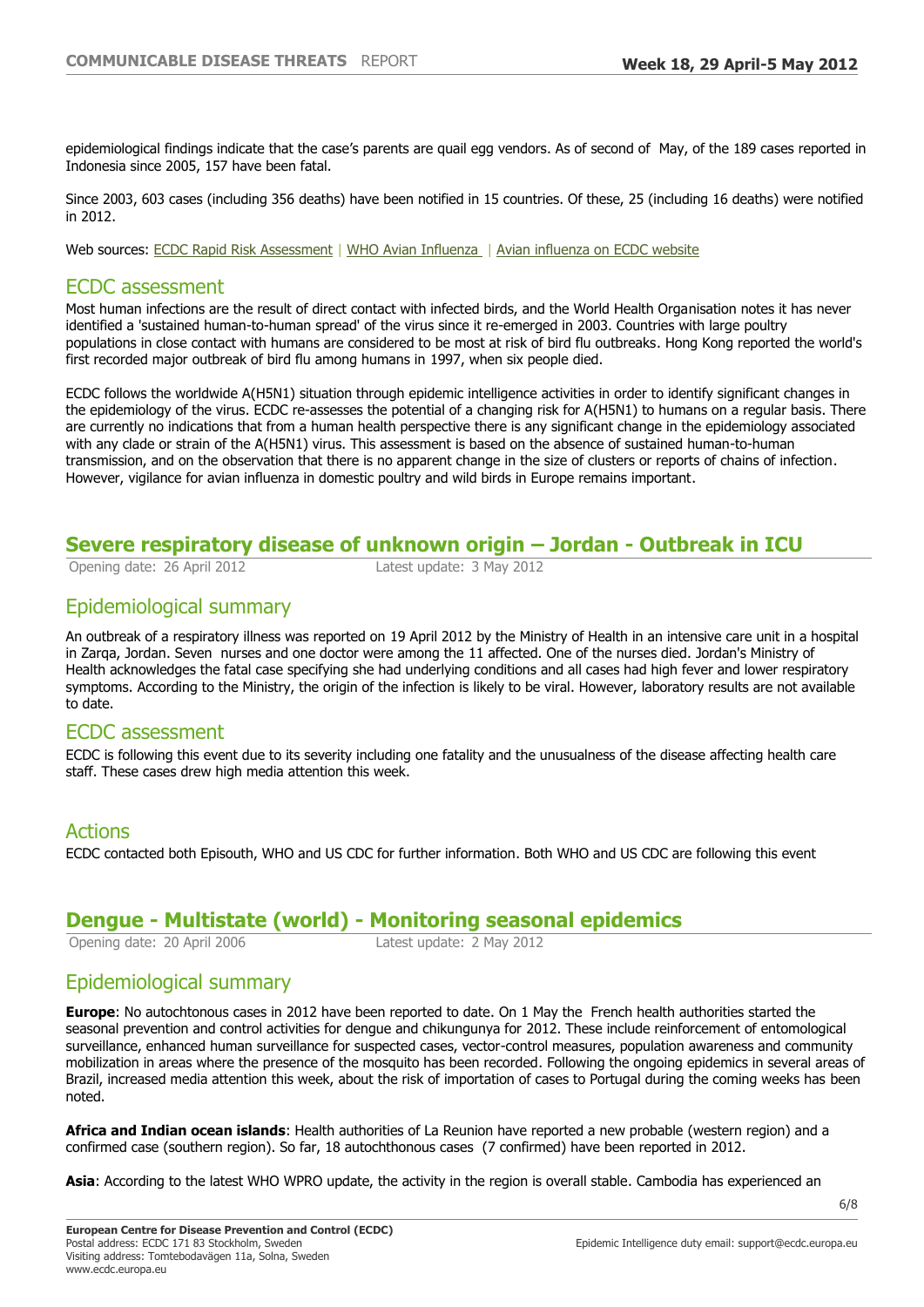increase this year compared to the first quarter of 2011 (1 393 cases/8 deaths in 2012 versus 339 cases/4 deaths in 2011). In Malaysia the Ministry of Health reports 8 052 dengue cases and 18 deaths between 1 January and 24 Apr 2012 (up from 6 594 cases with 12 deaths during the same period last year). In Pakistan the first fatal case was reported in the North-East part of the country (Khyber Pakhtunkhwa Province); Yemen is reporting this week 67 suspected cases in the western region.

**Latin America**: High activity is still reported in all the region. In Brazil several states are affected by high activity with DENV-4 as the main strain circulating. The cities of Rio de Janeiro, Cubia and Mato Grosso states are experiencing in particular epidemic conditions according to local criteria. In Colombia, Hobo city and Huila department are currently affected by an epidemic (around 2 000 cases). Mexico is reporting recent outbreaks in Quintana Roo and Morelos states. For Argentina there are no recent updates about the situation in the northern provinces.

**Pacific:** in Fiji 323 dengue cases have been reported so far in 2012, with the majority of cases from the western region. In Niue the health authorities are considering that the outbreak has reached the peak this week.

#### Web sources:

[DengueMap CDC/HealthMap](http://www.healthmap.org/dengue/)| [MedISys dengue](https://medisys.jrc.it/medisys/alertedition/diseases/en/DengueFever.html)|[ProMED dengue lates update|](http://www.promedmail.org/direct.php?id=20120430.1117916)[WPRO dengue latest update](http://www.wpro.who.int/entity/emerging_diseases/DengueSituationUpdates/en/index.html) | [ECDC dengue fever](http://ecdc.europa.eu/EN/HEALTHTOPICS/DENGUE_FEVER/Pages/index.aspx)  factsheet [MoH France, starting of 2012 seasonal surveillance activities](http://www.sante.gouv.fr/dispositif-de-lutte-contre-la-dissemination-du-moustique-aedes-albopictus-dans-le-sud-de-la-france,11478.html) L

### ECDC assessment

ECDC monitors individual outbreaks, seasonal transmission patterns and inter-annual epidemic cycles of dengue through epidemic intelligence activities in order to identify significant changes in disease epidemiology. Of particular concern is the potential for the establishment of dengue transmission in Europe. Local transmission of dengue was reported for the first time in France and Croatia in 2010 and imported cases were detected in other European countries, highlighting the risk of locally acquired cases occurring in countries where the competent vectors are present.

A review of status and public health importance of invasive mosquitoes in Europe has been funded and coauthored by ECDC and has been published on 30 April 2012. A [summary](http://ecdc.europa.eu/en/press/news/Lists/News/ECDC_DispForm.aspx?List=32e43ee8%2De230%2D4424%2Da783%2D85742124029a&ID=618&RootFolder=%2Fen%2Fpress%2Fnews%2FLists%2FNews) is available on ECDC website.

## **Poliomyelitis - Multistate (world) - Monitoring global outbreaks**

Opening date: 8 September 2005 Latest update: 3 May 2012

## Epidemiological summary

On 2 of May 2012, WHO reported four new cases (WPV1) in Nigeria, bringing the total number of cases in 2012 to 28 in the country.

So far, 52 cases with onset of disease in 2012 have been reported globally compared with 123 for the same period in 2011.

Web sources: [Polio Eradication: weekly update](http://www.polioeradication.org/Dataandmonitoring/Poliothisweek.aspx) | [MedISys Poliomyelitis](https://medisys.jrc.it/medisys/alertedition/diseases/en/Poliomyelitis.html) | [ECDC Poliomyelitis factsheet](http://ecdc.europa.eu/en/healthtopics/polio/Pages/index.aspx)

### ECDC assessment

ECDC follows reports of polio cases worldwide through epidemic intelligence in order to highlight polio eradication efforts and to identify events that could indicate the re-introduction of wild poliovirus (WPV) into the EU.

The WHO European Region is polio-free. The last polio cases in the European Union occurred in 2001 when three young Bulgarian children of Roma ethnicity developed flaccid paralysis from WPV. Investigations showed that the virus originated from India. The latest outbreak in the WHO European Region was in Tajikistan in 2010 when WPV1 imported from Pakistan caused an outbreak of 460 reported cases. The last indigenous WPV case in Europe was in Turkey in 1998. An outbreak in the Netherlands in a religious community opposed to vaccinations caused two deaths and 71 cases of paralysis in 1992.